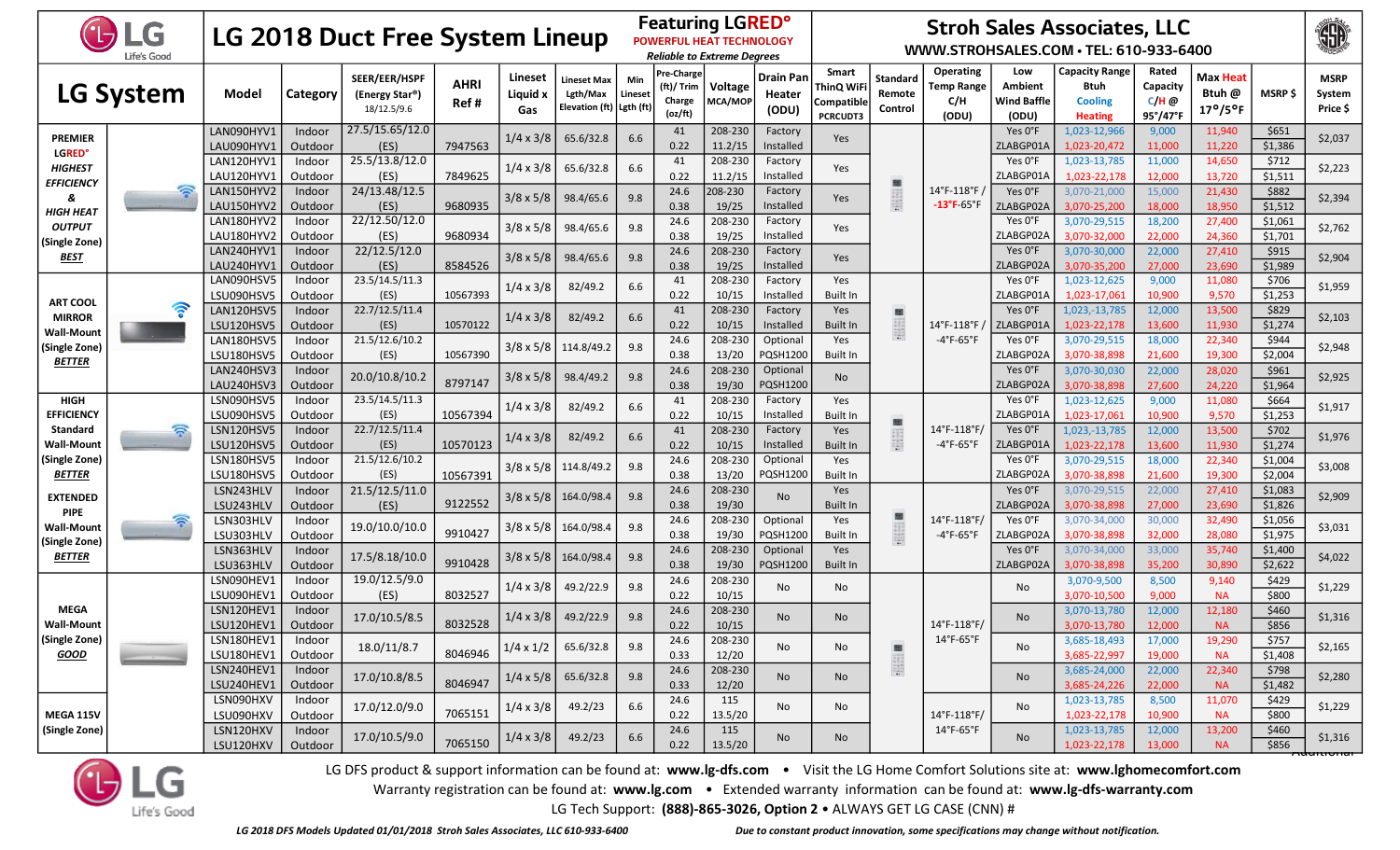|                    | <b>LG System</b>                | <b>Model</b>          | Category          | SEER/EER/HSPF<br>(Energy Star®)<br>18/12.5/9.6                      | AHRI Ref #                                                                                                                                    | Lineset<br>Liquid x<br>Gas | Lineset Max<br>Lgth/Max<br>Elevation (ft)   Lgth (ft) | Min<br>Lineset | Pre-Charge<br>(ft)/ Trim<br>Charge<br>(oz/ft)                                                     | Voltage<br>MCA/MOF     | <b>Drain Pan</b><br>Heater<br>(ODU) | Smart<br>ThinQ WiF<br>Compatible<br><b>PCRCUDT3</b> | Standard<br>Remote<br>Control | Operating<br><b>Temp Range</b><br>C/H<br>(ODU) | Low<br>Ambient<br><b>Wind Baffle</b><br>(ODU) | <b>Capacity Range</b><br>Btuh<br><b>Cooling</b><br><b>Heating</b>         | Rated<br>Capacity<br>$C/H$ @<br>95°/47°F | Max Heat<br>Btuh @<br>$17^{\circ}/5^{\circ}$ F | MSRP \$          | <b>MSRP</b><br>System<br>Price \$                                                                                                                      |
|--------------------|---------------------------------|-----------------------|-------------------|---------------------------------------------------------------------|-----------------------------------------------------------------------------------------------------------------------------------------------|----------------------------|-------------------------------------------------------|----------------|---------------------------------------------------------------------------------------------------|------------------------|-------------------------------------|-----------------------------------------------------|-------------------------------|------------------------------------------------|-----------------------------------------------|---------------------------------------------------------------------------|------------------------------------------|------------------------------------------------|------------------|--------------------------------------------------------------------------------------------------------------------------------------------------------|
| Ceiling            |                                 | LCN097HV4             | Indoor            | 20.2/13.65/10.5                                                     |                                                                                                                                               | $1/4 \times 3/8$           | 66/49                                                 | 6.6            | 25                                                                                                | 208-230                | <b>No</b>                           |                                                     |                               |                                                | Yes-4°F                                       | 3,600-9,900                                                               | 9,000                                    | 9,350                                          | \$759            |                                                                                                                                                        |
| Cassette           |                                 | LUU097HV              | Outdoor           | (ES)                                                                | 8931560                                                                                                                                       |                            |                                                       |                | 0.22                                                                                              | 11.9/15                |                                     | No.                                                 |                               |                                                | ZLABGP01/                                     | 4,400-12,100                                                              | 11,000                                   | 8,250                                          | \$1,845          |                                                                                                                                                        |
| 28"x28"            |                                 | LCN127HV4             | Indoor            | 19.4/12.6/10.4                                                      |                                                                                                                                               | $1/4 \times 3/8$           | 66/49                                                 | 6.6            | 25                                                                                                | 208-230                | No.                                 | No                                                  |                               | $0^{\circ}$ F-118 $^{\circ}$ F/                | Yes-4°F                                       | 3,400-12,400                                                              | 11,100                                   | 11,900                                         | \$919            |                                                                                                                                                        |
| PT-UQC             |                                 | LUU127HV              | Outdoor           | (ES)                                                                | 8905114                                                                                                                                       |                            |                                                       |                | 0.22                                                                                              | 12.3/15                |                                     |                                                     | 199891                        | -4°F-64°F                                      | ZLABGP01A                                     | 2,800-15,500                                                              | 14,000                                   | 10,500                                         | \$2,007          |                                                                                                                                                        |
| Grille is a        |                                 | PT-UQC                |                   |                                                                     |                                                                                                                                               |                            | 27-9/16" x 27-9/16" Cassette Grille for LMCN***HV4    |                |                                                                                                   |                        |                                     |                                                     |                               |                                                |                                               |                                                                           |                                          |                                                | \$139            |                                                                                                                                                        |
| Separate           |                                 | PT-QCHWO              |                   |                                                                     | True 2'x2' 24-7/16" x 24-7/16" Cassette Grille for LMCN**HV4                                                                                  |                            |                                                       |                |                                                                                                   |                        |                                     |                                                     |                               |                                                |                                               |                                                                           |                                          |                                                | \$139            |                                                                                                                                                        |
| Accessory          |                                 | <b>PTDCQ</b>          |                   |                                                                     | Decorative cover for 4-way cassette chassis requiring PT-UQC front grille                                                                     |                            |                                                       |                |                                                                                                   |                        |                                     |                                                     |                               |                                                |                                               |                                                                           |                                          |                                                | \$239            |                                                                                                                                                        |
|                    |                                 | LCN187HV              | Indoor            | 20.0/15.0/10.1                                                      |                                                                                                                                               | $3/8 \times 5/8$           | 164 / 98.4                                            | 6.6            | 25                                                                                                | 208-230                | Optional                            | No                                                  |                               |                                                | Yes 0°F                                       | 9,500-19,800                                                              | 18,000                                   | 14,330                                         | \$1,700          |                                                                                                                                                        |
|                    |                                 | LUU187HV              | Outdoor           | (ES)                                                                | 5859619                                                                                                                                       |                            |                                                       |                | 0.43                                                                                              | 18.1/30                | PQSH1200                            |                                                     |                               |                                                | ZLABGP04A                                     | 9.300-22.000                                                              | 20,000                                   | 11,271                                         | \$2,550          |                                                                                                                                                        |
| Ceiling            |                                 | LCN247HV              | Indoor            | 17.0/12.6/9.7                                                       |                                                                                                                                               | $3/8 \times 5/8$           | 164 / 98.4                                            | 6.6            | 25                                                                                                | 208-230                | Optional                            | No                                                  |                               |                                                | Yes 0°F                                       | 9,700-26,700                                                              | 24,000                                   | 21,343                                         | \$1,800          |                                                                                                                                                        |
| Cassette           |                                 | LUU247HV              | Outdoor           | (ES)                                                                | 5584107                                                                                                                                       |                            |                                                       |                | 0.43                                                                                              | 18.1/30                | PQSH1200                            |                                                     |                               |                                                | ZLABGP04A                                     | 10.900-30.000                                                             | 27,000                                   | 20,778                                         | \$2,950          |                                                                                                                                                        |
| 33"x33"            |                                 | LCN367HV              | Indoor            | 19.0/13.5/9.5                                                       |                                                                                                                                               | $3/8 \times 5/8$           | 246 / 98.4                                            | 6.6            | 25                                                                                                | 208-230                | Optional                            | No                                                  |                               | 5°F-118°F                                      | Yes O°F 2X                                    | 14,000-42,000                                                             | 36,000                                   | 30,311                                         | \$2,450          |                                                                                                                                                        |
| PT-UMC1(B)         |                                 | LUU367HV              | Outdoor           | (ES)                                                                | 5859620                                                                                                                                       |                            |                                                       |                | 0.43                                                                                              | 24.5/40                | PQSH1200                            |                                                     |                               | $0^{\circ}$ F-64°F                             | ZLABGP04A                                     | 14,500-45,000                                                             | 40,000                                   | 29,250                                         | \$3,625          |                                                                                                                                                        |
| Grille is a        |                                 | LCN427HV              | Indoor            | 17.0/8.6/10.3                                                       |                                                                                                                                               | $3/8 \times 5/8$           | 246 / 98.4                                            | 6.6            | 25                                                                                                | 208-230                | Optional                            | No                                                  |                               |                                                | Yes 0°F 2X                                    | 17,100-47,100                                                             | 42,000                                   | 34,681                                         | \$2,775          | \$6,925                                                                                                                                                |
| Separate           |                                 | LUU427HV              | Outdoor           |                                                                     | 5587112                                                                                                                                       |                            |                                                       |                | 0.43                                                                                              | 24.5/40                | <b>PQSH1200</b>                     |                                                     |                               |                                                | ZLABGP04A                                     | 17.100-52,600                                                             | 47.000                                   | 33,351                                         | \$4,150          |                                                                                                                                                        |
| Accessory          |                                 | PT-UMC1               |                   |                                                                     | 33"x33" White Cassette Grille Accessory for LCN**7HV Single Zone                                                                              |                            |                                                       |                |                                                                                                   |                        |                                     |                                                     |                               |                                                |                                               |                                                                           |                                          |                                                | \$199            | \$2,604<br>\$2,926<br>\$4,250<br>\$4,750<br>\$6,075<br>\$2,721<br>\$2,908<br>\$4,225<br>\$5,775<br>\$4,503<br>\$5,026<br>\$5,945<br>\$6,531<br>\$7,349 |
|                    |                                 | PT-UMC1B              |                   |                                                                     | 33"x33" Black Cassette Grille Accessory for LCN**7HV Single Zone<br>Decorative cover for 4-way cassette chassis requiring PT-UMC front grille |                            |                                                       |                |                                                                                                   |                        |                                     |                                                     |                               |                                                |                                               |                                                                           |                                          |                                                | \$234            |                                                                                                                                                        |
|                    |                                 | PTDCM<br>LDN097HV4    | Indoor            | 18.5/12.7/10.3                                                      |                                                                                                                                               |                            |                                                       |                | 24.6                                                                                              |                        |                                     |                                                     |                               |                                                | Yes-4°F                                       |                                                                           |                                          |                                                | \$329            |                                                                                                                                                        |
| <b>Low Static</b>  |                                 |                       |                   |                                                                     |                                                                                                                                               | $1/4 \times 3/8$           | 66/49                                                 | 6.6            |                                                                                                   | 208-230                | No                                  | No                                                  |                               | 0°F-118°F/                                     | ZLABGP01A                                     | 3,600-9,900                                                               | 9,000                                    | 11,900<br>10,500                               | \$876<br>\$1,845 |                                                                                                                                                        |
| <b>Ducted</b>      |                                 | LUU097HV<br>LDN127HV4 | Outdoor           | (ES)<br>19.6/12.9/10.5                                              | 8931560                                                                                                                                       |                            |                                                       |                | 0.22<br>24.6                                                                                      | 11.9/15<br>208-230     |                                     |                                                     | 8.                            | $-4^{\circ}$ F-64 $^{\circ}$ F                 | Yes-4°F                                       | 5.600-15.400<br>4,640-12,760                                              | 14,000                                   |                                                |                  |                                                                                                                                                        |
| (Single Zone)      |                                 | LUU127HV              | Indoor<br>Outdoor | (ES)                                                                | 8905114                                                                                                                                       | $1/4 \times 3/8$           | 66/49                                                 | 6.6            | 0.22                                                                                              | 12.3/15                | No                                  | No                                                  |                               |                                                | ZLABGP01A                                     | 6,400-17,600                                                              | 11,600<br>16,000                         | 13,600<br>12,000                               | \$901<br>\$2,007 |                                                                                                                                                        |
|                    |                                 | LHN247HV              | Indoor            |                                                                     |                                                                                                                                               |                            |                                                       |                | 25                                                                                                | 208-230                | Optional                            |                                                     |                               |                                                | Yes 0°F                                       |                                                                           | 24,000                                   | 20,257                                         | \$1,275          |                                                                                                                                                        |
| <b>High Static</b> |                                 | LUU247HV              | Outdoor           | 17.0/12.0/10.0                                                      | 5859621                                                                                                                                       | $3/8 \times 5/8$           | 164 / 98.4                                            | 6.6            | 0.43                                                                                              | 18.1/30                | PQSH1200                            | No                                                  |                               | $5^{\circ}$ F-118°F/                           | ZLABGP04A                                     | 9,700-26,700<br>10,900-30,000                                             | 27,000                                   | 19,556                                         | \$2,950          |                                                                                                                                                        |
| Ducted             | E                               | LHN367HV              | Indoor            |                                                                     |                                                                                                                                               |                            |                                                       |                | 25                                                                                                | 208-230                | Optional                            |                                                     |                               | $0^{\circ}$ F-64°F                             | Yes O°F 2X                                    |                                                                           | 36,000                                   | 32,332                                         | \$2,150          |                                                                                                                                                        |
| (Single Zone)      |                                 | LUU367HV              | Outdoor           | 17.6/12.1/9.2                                                       | 5859622                                                                                                                                       | $3/8 \times 5/8$           | 246 / 98.4                                            | 6.6            | 0.43                                                                                              | 21.4/40                | PQSH1200                            | No                                                  | $\mathbb{R}^n$                |                                                | ZLABGP04A                                     | 16,000-41,400<br>17,500-48,000                                            | 40,000                                   | 31,200                                         | \$3,625          |                                                                                                                                                        |
|                    |                                 | LVN180HV4             | Indoor            | 19/13.3/9.5                                                         |                                                                                                                                               |                            |                                                       |                | 25                                                                                                | 208-230                | Optional                            |                                                     |                               |                                                | Yes -4°F                                      | 8,000-24,000                                                              | 18,000                                   | 18,000                                         | \$2,320          |                                                                                                                                                        |
|                    | <b>Sec</b>                      | LUU188HV              | Outdoor           | (ES)                                                                | 10513886                                                                                                                                      | $3/8 \times 5/8$           | 164 / 98.4                                            | 6.6            | 0.43                                                                                              | 20/30                  | PQSH1200                            | Yes                                                 |                               |                                                | ZLABGP04A                                     | 9,000-23,000                                                              | 20,000                                   | 16,000                                         | \$2,183          |                                                                                                                                                        |
| 4-Way              |                                 | LVN240HV4             | Indoor            | 18/12.5/10.0                                                        |                                                                                                                                               |                            |                                                       |                | 25                                                                                                | 208-230                | Optional                            |                                                     |                               |                                                | Yes-4°F                                       | 9,000-28,000                                                              | 24,000                                   | 22,000                                         | \$2,344          |                                                                                                                                                        |
| Multi-             | 山参                              | LUU248HV              | Outdoor           | (ES)                                                                | 10513887                                                                                                                                      | $3/8 \times 5/8$           | 164 / 98.4                                            | 6.6            | 0.43                                                                                              | 20/30                  | PQSH1200                            | Yes                                                 |                               |                                                | ZLABGP04A                                     | 10.000-30.000                                                             | 27,000                                   | 20,000                                         | \$2,682          |                                                                                                                                                        |
| Position           |                                 | LVN360HV4             | Indoor            |                                                                     |                                                                                                                                               |                            |                                                       |                | 25                                                                                                | 208-230                | Optional                            |                                                     |                               | 5°F-118°F /                                    | Yes-4°F 2X                                    | 14,000-44,00                                                              | 36,000                                   | 32,000                                         | \$2,601          |                                                                                                                                                        |
| Ducted             |                                 | LUU368HV              | Outdoor           | 18.0/12.5/10.0                                                      | 10399150                                                                                                                                      | $3/8 \times 5/8$           | 246 / 98.4                                            | 6.6            | 0.43                                                                                              | 32/40                  | PQSH1200                            | Yes                                                 | $8\%$                         | $-4^{\circ}$ F-64 $^{\circ}$ F                 | ZLABGP04A                                     | 15.000-47.000                                                             | 40.000                                   | 30,000                                         | \$3,344          |                                                                                                                                                        |
| (Single Zone)      |                                 | LVN420HV4             | Indoor            |                                                                     |                                                                                                                                               |                            |                                                       |                | 25                                                                                                | 208-230                | Optional                            |                                                     |                               |                                                | Yes-4°F 2X                                    | 17,000-48,00                                                              | 42,000                                   | 37,000                                         | \$2,747          |                                                                                                                                                        |
| NEW!               |                                 | LUU428HV              | Outdoor           | 17.0/11.05/10                                                       | 10400575                                                                                                                                      | $3/8 \times 5/8$           | 246 / 98.4                                            | 6.6            | 0.43                                                                                              | 32/40                  | PQSH1200                            | Yes                                                 |                               |                                                | ZLABGP04A                                     | 18,000-55,000                                                             | 47,000                                   | 32,000                                         | \$3,784          |                                                                                                                                                        |
|                    |                                 | LVN480HV4             | Indoor            |                                                                     |                                                                                                                                               |                            |                                                       |                | 25                                                                                                | 208-230                | Optional                            |                                                     |                               |                                                | Yes-4°F 2X                                    | 18,000-53,000                                                             | 48,000                                   | 40,000                                         | \$3,249          |                                                                                                                                                        |
|                    |                                 | LUU488HV              | Outdoor           | 16.5/10.0/9.5                                                       | 10401183                                                                                                                                      | $3/8 \times 5/8$           | 246 / 98.4                                            | 6.6            | 0.43                                                                                              | 32/40                  | PQSH1200                            | Yes                                                 |                               |                                                | ZLABGP04A                                     | 19.000-60.000                                                             | 56,000                                   | 34,000                                         | \$4,100          |                                                                                                                                                        |
|                    |                                 | PSWMOZ3               |                   |                                                                     | LG SIMs 2.0 Diagnostic WiFi Module                                                                                                            |                            |                                                       |                |                                                                                                   |                        |                                     |                                                     |                               |                                                |                                               |                                                                           |                                          |                                                | \$99             |                                                                                                                                                        |
|                    |                                 | PCRCUDT3              |                   | LG Smart AC WiFi Compatibility Module for Smartphone                |                                                                                                                                               |                            |                                                       |                |                                                                                                   |                        |                                     |                                                     |                               |                                                |                                               | <b>OLG</b>                                                                |                                          |                                                | \$99             |                                                                                                                                                        |
|                    |                                 | <b>PQSH1200</b>       |                   | Drain Pan Heater for ODU (See ODU install manual for compatability) |                                                                                                                                               |                            |                                                       |                |                                                                                                   | $21 - 12 = 1$          |                                     |                                                     |                               |                                                |                                               |                                                                           |                                          | 四型<br>0-0954                                   | \$225            |                                                                                                                                                        |
|                    |                                 | PQSH1201              |                   | Drain Pan Heater for ODU (See ODU install manual for compatability) |                                                                                                                                               |                            |                                                       |                |                                                                                                   |                        |                                     |                                                     |                               |                                                |                                               | $\begin{array}{c} \n\text{mass} \times \text{m} \\ 74^\circ\n\end{array}$ |                                          |                                                | \$168            |                                                                                                                                                        |
|                    |                                 | ZLABGP01A             |                   | Low Ambient Cooling Wind Baffle for ODU                             |                                                                                                                                               |                            |                                                       |                |                                                                                                   |                        |                                     |                                                     |                               |                                                |                                               | 可听出来!                                                                     |                                          | ne                                             | \$124            |                                                                                                                                                        |
|                    | <b>Accessories</b>              | ZLABGP02A             |                   | Low Ambient Cooling Wind Baffle for ODU                             |                                                                                                                                               |                            |                                                       |                |                                                                                                   |                        |                                     |                                                     |                               |                                                |                                               | $=$                                                                       | $\bullet$ to                             | $\boxed{\text{V}} \bullet \boxed{\text{m}}$    | \$127            |                                                                                                                                                        |
|                    | Refer to individual system data | ZLABGP03A             |                   | Low Ambient Cooling Wind Baffle for ODU                             |                                                                                                                                               |                            |                                                       |                |                                                                                                   |                        |                                     | Drain Pan Heater                                    |                               | Wind Baffle                                    |                                               |                                                                           |                                          |                                                | \$113            |                                                                                                                                                        |
|                    | sheets or IDU/ODU installation  | ZLABGP04A             |                   | Low Ambient Cooling Wind Baffle for ODU                             |                                                                                                                                               |                            |                                                       |                |                                                                                                   | LG SIMs 2.0 Diagnostic |                                     |                                                     |                               |                                                |                                               | PREMTBCV1                                                                 |                                          | PREMTB10U                                      | \$120            |                                                                                                                                                        |
|                    | manuals for all available &     | PDRYCB300             |                   | Dry Contact for 3rd Part Thermostat (5-12Vdc, 24 Vac)               |                                                                                                                                               |                            |                                                       |                |                                                                                                   |                        |                                     |                                                     |                               |                                                |                                               |                                                                           |                                          |                                                | \$209            |                                                                                                                                                        |
|                    | compatible accessories          | <b>PREMTBVCO</b>      |                   |                                                                     | <b>MultiSITE Thermostat</b>                                                                                                                   |                            |                                                       |                |                                                                                                   |                        |                                     |                                                     |                               |                                                |                                               |                                                                           |                                          |                                                | \$315            |                                                                                                                                                        |
|                    |                                 | PREMTBCV1             |                   | MultiSITE Thermostat (On-board Motion & Humidity Sensor)            |                                                                                                                                               |                            |                                                       |                | Hard Wired Controllers (Controllers DO NOT include 32.8' Extension Cable)                         |                        |                                     |                                                     |                               |                                                |                                               |                                                                           |                                          |                                                | \$340            |                                                                                                                                                        |
|                    |                                 | PREMTB10U             |                   | Programmable Thermostat w/ 2 Set Points (White)                     |                                                                                                                                               |                            |                                                       |                | All Current LG DFS Indoor Units (EXCEPT 208/230v MEGA) are compatible with Hard Wired Controllers |                        |                                     |                                                     |                               |                                                |                                               |                                                                           |                                          |                                                | \$179            |                                                                                                                                                        |
|                    |                                 | PREMTA000             |                   | Programmable Premium Thermostat                                     |                                                                                                                                               |                            |                                                       |                |                                                                                                   |                        |                                     |                                                     |                               |                                                |                                               |                                                                           |                                          |                                                | \$355            |                                                                                                                                                        |
|                    |                                 | PZCWRC1               |                   | 32.8' Extension Cable for Wired Thermostat                          |                                                                                                                                               |                            |                                                       |                |                                                                                                   |                        |                                     |                                                     |                               |                                                |                                               |                                                                           |                                          |                                                | \$19             |                                                                                                                                                        |

LG 2018 DFS Models Updated 01/01/2018 Stroh Sales Associates, LLC 610-933-6400 Due to constant product innovation, some specifications may change without notification.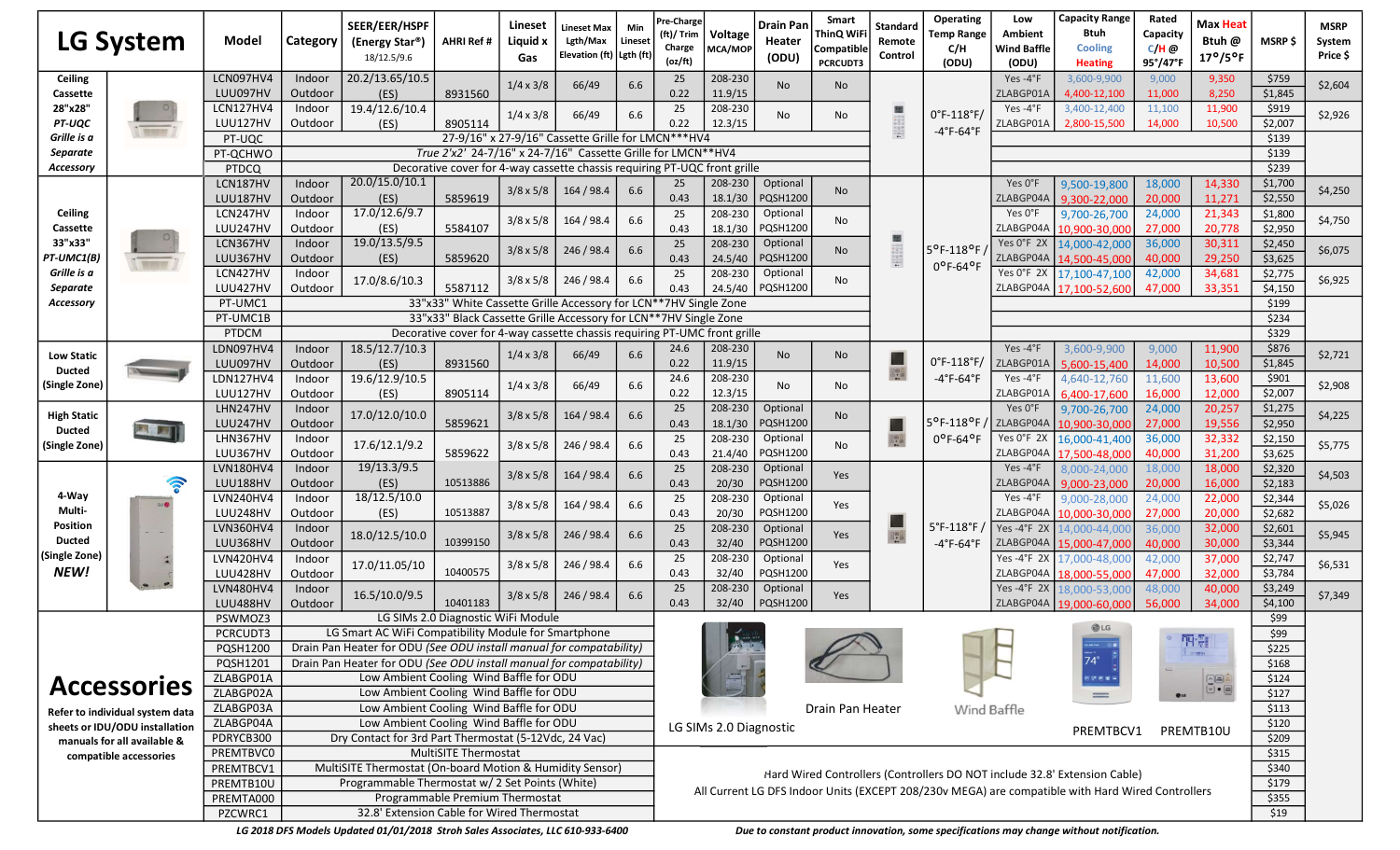| <b>LG System</b>    |                    | Model                            | Category                               | SEER/EER/HSPF<br>(Energy Star®)<br>18/12.5/9.6 | <b>AHRI Ref #</b> | Lineset<br>Liquid x<br>Gas | Lineset Max<br>Lgth/Max<br>Elevation (ft) Lgth (ft)                                                                                                                             | Min<br>Lineset | Pre-Charge<br>(ft)/ Trim<br>Charge<br>(oz/ft) | Voltage<br>MCA/MOP | <b>Drain Pan</b><br>Heater<br>(ODU) | Smart<br><b>ThinQ WiFi</b><br>Compatible<br><b>PCRCUDT3</b> | Standard<br>Remote<br>Control | Operating<br><b>Temp Range</b><br>C/H<br>(ODU)                                                      | Low<br><b>Ambient</b><br><b>Wind Baffle</b><br>(ODU) | <b>Capacity Range</b><br><b>Btuh Cool/Hea</b><br>(Max Capacity<br>Connectibility) | Rated<br>Capacity<br>$C/H$ @<br>95°/47°F | <b>Max Heat</b><br>Btuh @<br>$17^{\circ}/5^{\circ}/-4^{\circ}$ F | <b>MSRP \$</b> | <b>MSRP</b><br>Individual<br>Price \$ |
|---------------------|--------------------|----------------------------------|----------------------------------------|------------------------------------------------|-------------------|----------------------------|---------------------------------------------------------------------------------------------------------------------------------------------------------------------------------|----------------|-----------------------------------------------|--------------------|-------------------------------------|-------------------------------------------------------------|-------------------------------|-----------------------------------------------------------------------------------------------------|------------------------------------------------------|-----------------------------------------------------------------------------------|------------------------------------------|------------------------------------------------------------------|----------------|---------------------------------------|
|                     |                    |                                  | Non-Ducted<br>IDU                      | 22.0/13.0/9.7<br>(ES)                          | 7180060           |                            | Max ODU to<br><b>IDU Piping</b><br>82'. Max Tota                                                                                                                                |                |                                               |                    |                                     |                                                             |                               | Cooling:                                                                                            |                                                      |                                                                                   | 17,000<br>22,000                         | 19,161<br>14,807<br>9,912                                        |                | \$1,943                               |
|                     | $\frac{1}{2}$      | LMU18CHV<br>(Must<br>Connect 2   | Ducted IDU                             | 17.2/10.7/9.7                                  | 7180061           | 1/4x3/8<br>(2)             | Piping Lgth<br>164' / Max<br>Elev between<br>ODU & IDU                                                                                                                          | 9.8            | 49.2<br>.22                                   | 208-230<br>13.3/20 | Optional<br><b>PQSH1200</b>         | <b>NA</b>                                                   | <b>NA</b>                     | 14°F-118°F<br>$(-4°$ with<br>wind baffle)/                                                          | Yes-4°F<br>ZLABGP03A                                 | 8,400-19,000/<br>10,248-24,000<br>(24,000)                                        | 14,000<br>19,800                         | 17,245<br>13,327<br>8,920                                        | \$1,943        |                                       |
| Multi F             |                    | IDU)                             | Mixed<br>Ducted &<br>Non-ducted<br>IDU | 19.6/11.8/9.7                                  | 7184506           |                            | 49.2'. Max<br>Elev between<br><b>IDU &amp; IDU</b><br>24.6'                                                                                                                     |                |                                               |                    |                                     |                                                             |                               | Heating:<br>$-4$ °F-64°F                                                                            |                                                      |                                                                                   | 15,500<br>20,9000                        | 18,203<br>14,067<br>9,416                                        |                |                                       |
|                     |                    | LMU24CHV<br>(Connect 2-3<br>IDU) | Non-ducted <br>IDU                     | 21.7/13.5/10.6<br>(ES)                         | 7180062           |                            | Max ODU to<br><b>IDU Piping</b><br>82'. Max Tota<br>Piping Lgth<br>246.1' / Max<br>Elev between<br>ODU & IDU<br>49.2'. Max<br>Elev between<br>IDU & IDU<br>$24.6'$ .            |                |                                               |                    |                                     |                                                             |                               | Cooling:<br>14°F-118°F<br>$(-4°$ with<br>wind baffle)<br>Heating:<br>$-4^{\circ}$ F-64 $^{\circ}$ F | Yes-4°F<br>ZLABGP03A                                 | 8,400-25,000/<br>9,240-28,800<br>(33,000)                                         | 20,000<br>24,000                         | 21,097<br>14,595<br>10,385                                       | \$2,283        |                                       |
|                     |                    |                                  | Ducted IDU                             | 17.5/11.5/9.8                                  | 7184505           | 1/4x3/8<br>(3)             |                                                                                                                                                                                 | 9.8            | 73.8<br>.22                                   | 208-230<br>14.3/20 | Optional<br><b>PQSH1200</b>         | <b>NA</b>                                                   | <b>NA</b>                     |                                                                                                     |                                                      |                                                                                   | 17,800<br>22,400                         | 19,691<br>13,623<br>9,693                                        |                | \$2,283                               |
|                     |                    |                                  | Mixed<br>Ducted &<br>Non-ducted<br>IDU | 19.6/12.5/10.2<br>(ES)                         | 7184507           |                            |                                                                                                                                                                                 |                |                                               |                    |                                     |                                                             |                               |                                                                                                     |                                                      |                                                                                   | 18,900<br>23,200                         | 20,394<br>14,109<br>10,039                                       |                |                                       |
| ODU<br>(Multi Zone) |                    | LMU30CHV<br>(Connect 2-4<br>IDU) | Non-Ducted<br>IDU                      | 22.0/13.0/10.0<br>(ES)                         | 8111355           | 1/4x3/8<br>(4)             | Max ODU to<br><b>IDU Piping</b><br>82'. Max Tota<br>Piping Lgth<br>246.1' / Max<br>Elev between<br>ODU & IDU<br>49.2'. Max<br>Elev between<br><b>IDU &amp; IDU</b><br>$24.6'$ . | 9.8            | 98.4<br>.22                                   | 208-230<br>16.6/25 | Optional<br><b>PQSH1200</b>         |                                                             |                               | Cooling:                                                                                            |                                                      | 8,400-36,000/<br>9,240-38,400<br>(40,000)                                         | 30,000<br>32,000                         | 26,739<br>20,622<br>13,753                                       | \$2,872        |                                       |
|                     | $\mathbb{G}$<br>LG |                                  | Ducted IDU                             | 18.2/11.0/9.7                                  | 8111356           |                            |                                                                                                                                                                                 |                |                                               |                    |                                     | <b>NA</b>                                                   | <b>NA</b>                     | 14°F-118°F<br>$(-4°$ with<br>wind baffle)<br>Heating:<br>$-4^{\circ}$ F-64 $^{\circ}$ F             | Yes-4°F<br>ZLABGP04A                                 |                                                                                   | 27,400<br>33,000                         | 24,817<br>19,140<br>12,765                                       |                | \$2,872                               |
|                     |                    |                                  | Mixed<br>Ducted &<br>Non-Ducted<br>IDU | 20.1/12.0/9.85                                 | 8111359           |                            |                                                                                                                                                                                 |                |                                               |                    |                                     |                                                             |                               |                                                                                                     |                                                      |                                                                                   | 28,700<br>32,500                         | 25,778<br>19,881<br>13,259                                       |                |                                       |
|                     |                    |                                  | Non-Ducted<br>IDU                      | 22.0/13.0/10.0<br>(ES)                         | 7180063           |                            | Max ODU to<br><b>IDU Piping</b><br>82'. Max Total                                                                                                                               |                |                                               |                    |                                     |                                                             |                               | Cooling:                                                                                            | Yes $-4$ °F<br>ZLABGP04A                             |                                                                                   | 32,000<br>36,000                         | 29,105<br>22,057<br>15,823                                       |                |                                       |
|                     | LG                 | LMU36CHV<br>(Connect 2-4<br>IDU) | Ducted IDU                             | 18.2/11.0/9.7                                  | 7180064           | 1/4x3/8<br>(4)             | Piping Lgth<br>246.1' / Max<br>Elev between<br>ODU & IDU                                                                                                                        | 9.8            | 98.4<br>.22                                   | 208-230<br>17.9/25 | Optional<br>PQSH1200                | <b>NA</b>                                                   | <b>NA</b>                     | 14°F-118°F<br>$(-4°$ with<br>wind baffle)/<br>Heating:<br>$-4^{\circ}$ F-64 $^{\circ}$ F            |                                                      | 8,400-38,400/<br>9,240-41,600<br>(48,000)                                         | 28,000<br>34,000                         | 27,489<br>20,831<br>14,945                                       | \$3,460        | \$3,460                               |
|                     |                    |                                  | Mixed<br>Ducted &<br>Non-ducted<br>IDU | 20.1/12.0/9.9                                  | 7184508           |                            | 49.2'. Max<br>Elev between<br>IDU & IDU<br>24.6'.                                                                                                                               |                |                                               |                    |                                     |                                                             |                               |                                                                                                     |                                                      |                                                                                   | 30,000<br>35,000                         | 28,297<br>21,444<br>15,384                                       |                |                                       |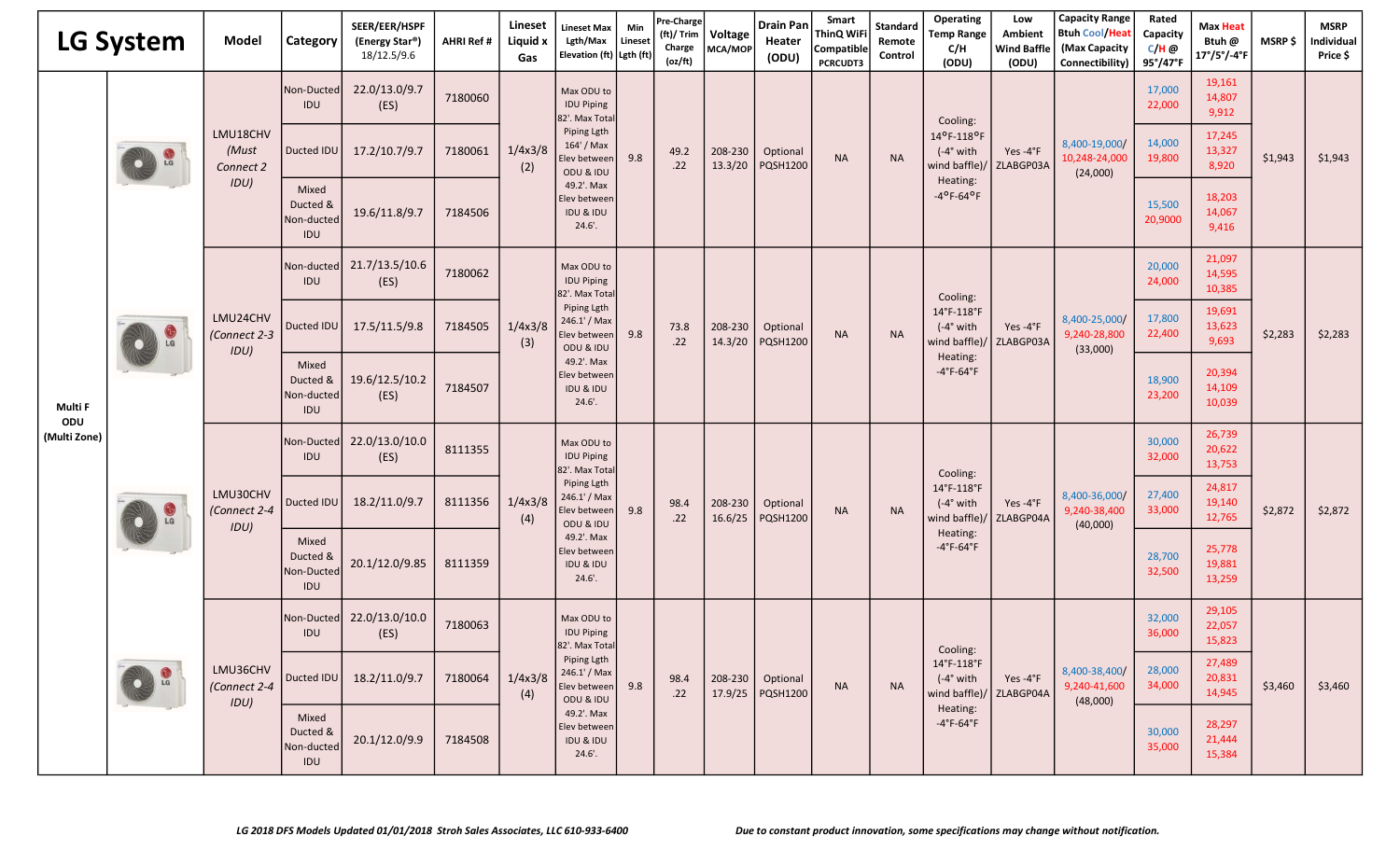|                                           | <b>LG System</b> | Model                                                                                                  | Category                               | SEER/EER/HSPF<br>(Energy Star®)<br>18/12.5/9.6 | <b>AHRI Ref #</b> | Lineset<br>Liquid x<br>Gas                    | <b>Lineset Max</b><br>Lgth/Max<br>Elevation (ft) Lgth (ft)                                                                                                | Min<br>Lineset | Pre-Charge<br>(ft)/ Trim<br>Charge<br>(oz/ft) | Voltage<br>MCA/MOP | <b>Drain Pan</b><br>Heater<br>(ODU) | Smart<br>ThinQ WiFi<br>Compatible<br><b>PCRCUDT3</b> | Standard<br>Remote<br>Control | Operating<br><b>Temp Range</b><br>C/H<br>(ODU)                                                       | Low<br><b>Ambient</b><br><b>Wind Baffle</b><br>(ODU) | <b>Capacity Range</b><br><b>Btuh Cool/Heat</b><br>(Max Capacity<br>Connectibility) | Rated<br>Capacity<br>C/H @<br>95°/47°F | <b>Max Heat</b><br>Btuh @<br>17°/5°/-4°F | MSRP\$             | <b>MSRP</b><br>Individual<br>Price \$ |
|-------------------------------------------|------------------|--------------------------------------------------------------------------------------------------------|----------------------------------------|------------------------------------------------|-------------------|-----------------------------------------------|-----------------------------------------------------------------------------------------------------------------------------------------------------------|----------------|-----------------------------------------------|--------------------|-------------------------------------|------------------------------------------------------|-------------------------------|------------------------------------------------------------------------------------------------------|------------------------------------------------------|------------------------------------------------------------------------------------|----------------------------------------|------------------------------------------|--------------------|---------------------------------------|
|                                           |                  | LMU480HV<br>PMBD Unit(s)                                                                               | IDU                                    | Non-ducted 19.35/12.5/10.0<br>(ES)             | 8111358           |                                               | Max ODU to<br><b>IDU Piping</b>                                                                                                                           |                | Main:                                         |                    |                                     |                                                      | <b>NA</b>                     | Cooling:<br>14°F-118°F<br>$(-4°$ with<br>wind baffle)/<br>Heating:<br>$-4^{\circ}$ F-64 $^{\circ}$ F | Yes-4°F<br>2x<br>ZLABGP04A                           |                                                                                    | 48,000<br>54,000                       | 49,014<br>38,900<br>27,529               |                    |                                       |
|                                           | $rac{1}{16}$     | Required<br>(Connect 2-8<br><b>IDU</b> with                                                            | Ducted IDU                             | 17.5/10.8/9.7                                  | 8111357           | 3/8x3/4<br><b>PMBD</b><br>Unit(s)             | 229.6'. Max<br><b>Total Piping</b><br>Lgth 475.7'<br>Max Elev<br>between                                                                                  | 9.8            | 16.4<br>Branch:<br>131.2/<br>Main:            | 208-230<br>27.3/40 | Optional<br>PQSH1200                | <b>NA</b>                                            |                               |                                                                                                      |                                                      | 14,400-58,000/<br>15,840-61,000<br>(65,000)                                        | 44,000<br>50,000                       | 45,382<br>36,018<br>25,491               | \$3,702<br>\$4,075 | \$3,702                               |
|                                           |                  | minimum<br>capacity of<br>20,000 btuhs)                                                                | Mixed<br>Ducted &<br>Non-ducted<br>IDU | 18.5/11.6/9.9                                  | 8111360           | Required                                      | ODU & IDU<br>98.4' . IDU &<br>IDU 49.2'.                                                                                                                  |                | .54<br>Branch:<br>.22                         |                    |                                     |                                                      |                               |                                                                                                      |                                                      |                                                                                    | 46,000<br>52,000                       | 47,198<br>37,459<br>26,510               |                    |                                       |
|                                           | $\frac{1}{2}$    | LMU540HV<br>PMBD Unit(s)<br>Required<br>(Connect 2-8<br><b>IDU</b> with<br>minimum of<br>22,000 btuhs) | Non-ducted<br>IDU                      | 18.40/10.3/8.7                                 | 5589698           | 3/8x3/4<br><b>PMBD</b><br>Unit(s)<br>Required | Max ODU to<br><b>IDU Piping</b><br>229.6'. Max<br><b>Total Piping</b><br>Lgth 475.7' /<br>Max Elev<br>between<br>ODU & IDU<br>98.4' . IDU &<br>IDU 49.2'. |                | Main:                                         |                    |                                     |                                                      |                               |                                                                                                      |                                                      |                                                                                    | 52,500<br>58,000                       | 51,832<br>41,137<br>29,112               |                    |                                       |
| <b>Multi F Max</b><br>ODU<br>(Multi Zone) |                  |                                                                                                        | Ducted IDU                             | 15.8/10.0/8.3                                  | 5589996           |                                               |                                                                                                                                                           | 9.8            | 16.4<br>Branch:<br>131.2/<br>Main:            | 208-230<br>24.8/40 | Optional<br><b>PQSH1200</b>         | <b>NA</b>                                            | <b>NA</b>                     | Cooling:<br>14°F-118°F<br>$(-4°$ with<br>wind baffle)/                                               | Yes-4°F<br>2X<br>ZLABGP04A                           | 14,400-63,200/<br>16,272-64,000<br>(73,000)                                        | 51,000<br>58,000                       | 51,832<br>41,137<br>29,112               |                    | \$4,075                               |
|                                           |                  |                                                                                                        | Mixed<br>Ducted &<br>Non-ducted<br>IDU | 17.1/10.2/8.5                                  | 5589997           |                                               |                                                                                                                                                           |                | .54<br>Branch:<br>.22                         |                    |                                     |                                                      |                               | Heating:<br>$-4^{\circ}$ F-64 $^{\circ}$ F                                                           |                                                      |                                                                                    | 51,7500<br>58,000                      | 51,832<br>41,137<br>29,112               |                    |                                       |
|                                           |                  | LMU600HV                                                                                               | Non-ducted<br>IDU                      | 20.5/11.4/11.0                                 | 8898928           |                                               | Max ODU to<br><b>IDU Piping</b>                                                                                                                           |                | Main:                                         |                    | Optional<br>PQSH1200                |                                                      |                               |                                                                                                      |                                                      |                                                                                    | 60,000<br>64,000                       | 53,560<br>42,720<br>33,193               | \$5,089            |                                       |
|                                           | L <sub>G</sub>   | PMBD Unit(s)<br>Required<br>Connect 2-8<br><b>IDU</b> with                                             | Ducted IDU                             | 18.5/10.5/10.5                                 | 8898929           | 3/8x3/4<br><b>PMBD</b><br>Unit(s)             | 229.6'. Max<br><b>Total Piping</b><br>Lgth 475.7'<br>Max Elev                                                                                             | 9.8            | 16.4<br>Branch:<br>131.2/<br>Main:            | 208-230<br>32.2/45 |                                     | <b>NA</b>                                            | <b>NA</b>                     | Cooling:<br>14°F-118°F<br>$(-4°$ with<br>wind baffle)/                                               | Yes-4°F<br>2x<br>ZLABGP04A                           | 15,600-68,000/<br>17,940-70,000<br>(81,000)                                        | 58,000<br>64,000                       | 53,982<br>43,496<br>34,613               |                    | \$5,089                               |
|                                           |                  | minimum of<br>24,000 btuhs)                                                                            | Mixed<br>Ducted &<br>Non-ducted<br>IDU | 19.5/10.94/10.8                                | 8898930           | Required                                      | between<br>ODU & IDU<br>98.4' . IDU &<br>IDU 49.2'.                                                                                                       |                | .54<br>Branch:<br>.22                         |                    |                                     |                                                      |                               | Heating:<br>$-4^{\circ}$ F-64 $^{\circ}$ F                                                           |                                                      |                                                                                    | 59,000<br>64,000                       | 53,771<br>43,108<br>33,903               |                    |                                       |